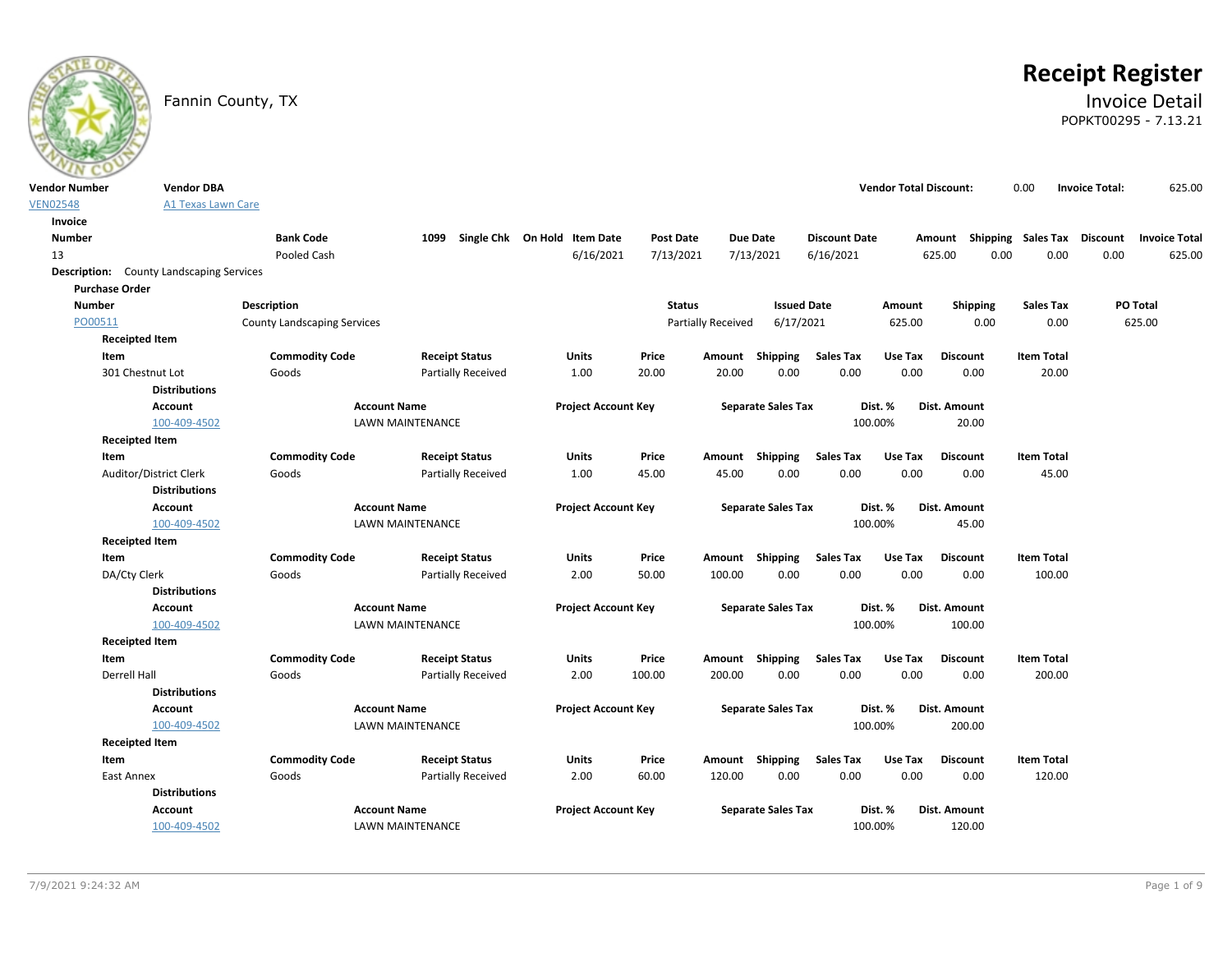|                           | <b>Receipted Item</b>        |                       |                         |                              |                  |        |                           |                      |                               |                           |                    |                       |                      |
|---------------------------|------------------------------|-----------------------|-------------------------|------------------------------|------------------|--------|---------------------------|----------------------|-------------------------------|---------------------------|--------------------|-----------------------|----------------------|
| Item                      |                              | <b>Commodity Code</b> | <b>Receipt Status</b>   | Units                        | Price            | Amount | Shipping                  | Sales Tax            | Use Tax                       | <b>Discount</b>           | <b>Item Total</b>  |                       |                      |
| Old Jail Lot              |                              | Goods                 | Partially Received      | 1.00                         | 20.00            | 20.00  | 0.00                      | 0.00                 | 0.00                          | 0.00                      | 20.00              |                       |                      |
|                           | <b>Distributions</b>         |                       |                         |                              |                  |        |                           |                      |                               |                           |                    |                       |                      |
|                           | <b>Account</b>               |                       | <b>Account Name</b>     | <b>Project Account Key</b>   |                  |        | <b>Separate Sales Tax</b> |                      | Dist. %                       | <b>Dist. Amount</b>       |                    |                       |                      |
|                           | 100-409-4502                 |                       | <b>LAWN MAINTENANCE</b> |                              |                  |        |                           | 100.00%              |                               | 20.00                     |                    |                       |                      |
|                           | <b>Receipted Item</b>        |                       |                         |                              |                  |        |                           |                      |                               |                           |                    |                       |                      |
| Item                      |                              | <b>Commodity Code</b> | <b>Receipt Status</b>   | <b>Units</b>                 | Price            |        | Amount Shipping           | <b>Sales Tax</b>     | Use Tax                       | <b>Discount</b>           | <b>Item Total</b>  |                       |                      |
| South Annex               |                              | Goods                 | Partially Received      | 2.00                         | 60.00            | 120.00 | 0.00                      | 0.00                 | 0.00                          | 0.00                      | 120.00             |                       |                      |
|                           | <b>Distributions</b>         |                       |                         |                              |                  |        |                           |                      |                               |                           |                    |                       |                      |
|                           | Account                      |                       | <b>Account Name</b>     | <b>Project Account Key</b>   |                  |        | <b>Separate Sales Tax</b> |                      | Dist. %                       | <b>Dist. Amount</b>       |                    |                       |                      |
|                           | 100-409-4502                 |                       | LAWN MAINTENANCE        |                              |                  |        |                           | 100.00%              |                               | 120.00                    |                    |                       |                      |
|                           |                              |                       |                         |                              |                  |        |                           |                      |                               |                           |                    |                       |                      |
| <b>Vendor Number</b>      | <b>Vendor DBA</b>            |                       |                         |                              |                  |        |                           |                      | <b>Vendor Total Discount:</b> |                           | 0.00               | <b>Invoice Total:</b> | 26.99                |
| 00240                     | <b>AMAZON CAPITAL SERVIC</b> |                       |                         |                              |                  |        |                           |                      |                               |                           |                    |                       |                      |
| Invoice                   |                              |                       |                         |                              |                  |        |                           |                      |                               |                           |                    |                       |                      |
| <b>Number</b>             |                              | <b>Bank Code</b>      | 1099                    | Single Chk On Hold Item Date | <b>Post Date</b> |        | <b>Due Date</b>           | <b>Discount Date</b> |                               | Amount Shipping Sales Tax |                    | Discount              | <b>Invoice Total</b> |
| 1VYM-PQMG-3TY6            |                              | Pooled Cash           |                         | 6/28/2021                    | 7/13/2021        |        | 7/13/2021                 | 6/28/2021            |                               | 26.99<br>0.00             | 0.00               | 0.00                  | 26.99                |
| <b>Description:</b> Trays |                              |                       |                         |                              |                  |        |                           |                      |                               |                           |                    |                       |                      |
| <b>Purchase Order</b>     |                              |                       |                         |                              |                  |        |                           |                      |                               |                           |                    |                       |                      |
| <b>Number</b>             |                              | <b>Description</b>    |                         |                              | <b>Status</b>    |        | <b>Issued Date</b>        |                      | Amount                        | <b>Shipping</b>           | <b>Sales Tax</b>   |                       | PO Total             |
| PO00515                   |                              | Trays                 |                         |                              | Received         |        | 6/25/2021                 |                      | 26.99                         | 0.00                      | 0.00               |                       | 26.99                |
|                           | <b>Receipted Item</b>        |                       |                         |                              |                  |        |                           |                      |                               |                           |                    |                       |                      |
| Item                      |                              | <b>Commodity Code</b> | <b>Receipt Status</b>   | <b>Units</b>                 | Price            | Amount | Shipping                  | <b>Sales Tax</b>     | Use Tax                       | <b>Discount</b>           | <b>Item Total</b>  |                       |                      |
|                           | Trays for Xray Machine       | Goods                 | Complete                | 1.00                         | 26.99            | 26.99  | 0.00                      | 0.00                 | 0.00                          | 0.00                      | 26.99              |                       |                      |
|                           | <b>Distributions</b>         |                       |                         |                              |                  |        |                           |                      |                               |                           |                    |                       |                      |
|                           | Account                      |                       | <b>Account Name</b>     | <b>Project Account Key</b>   |                  |        | <b>Separate Sales Tax</b> |                      | Dist. %                       | Dist. Amount              |                    |                       |                      |
|                           | 100-435-3100                 |                       | OFFICE SUPPLIES         |                              |                  |        |                           | 100.00%              |                               | 26.99                     |                    |                       |                      |
| <b>Vendor Number</b>      | <b>Vendor DBA</b>            |                       |                         |                              |                  |        |                           |                      | <b>Vendor Total Discount:</b> |                           | 0.00               | <b>Invoice Total:</b> | 100.64               |
| 00696                     | <b>DELL MARKETING L.P.</b>   |                       |                         |                              |                  |        |                           |                      |                               |                           |                    |                       |                      |
| Invoice                   |                              |                       |                         |                              |                  |        |                           |                      |                               |                           |                    |                       |                      |
| <b>Number</b>             |                              | <b>Bank Code</b>      | 1099                    | Single Chk On Hold Item Date | <b>Post Date</b> |        | <b>Due Date</b>           | <b>Discount Date</b> |                               | Amount                    | Shipping Sales Tax | Discount              | <b>Invoice Total</b> |
| 10500659787               |                              | Pooled Cash           |                         | 7/3/2021                     | 7/13/2021        |        | 7/13/2021                 | 7/3/2021             |                               | 100.64<br>0.00            | 0.00               | 0.00                  | 100.64               |
| <b>Description:</b> Toner |                              |                       |                         |                              |                  |        |                           |                      |                               |                           |                    |                       |                      |
| <b>Purchase Order</b>     |                              |                       |                         |                              |                  |        |                           |                      |                               |                           |                    |                       |                      |
| <b>Number</b>             |                              | <b>Description</b>    |                         |                              | <b>Status</b>    |        | <b>Issued Date</b>        |                      | Amount                        | <b>Shipping</b>           | <b>Sales Tax</b>   |                       | PO Total             |
| PO00523                   |                              | Toner                 |                         |                              | Received         |        | 6/30/2021                 |                      | 100.64                        | 0.00                      | 0.00               |                       | 100.64               |
|                           | <b>Receipted Item</b>        |                       |                         |                              |                  |        |                           |                      |                               |                           |                    |                       |                      |
| Item                      |                              | <b>Commodity Code</b> | <b>Receipt Status</b>   | <b>Units</b>                 | Price            |        | Amount Shipping           | <b>Sales Tax</b>     | Use Tax                       | <b>Discount</b>           | <b>Item Total</b>  |                       |                      |
| 3460dn Toner              |                              | Goods                 | Complete                | 1.00                         | 100.64           | 100.64 | 0.00                      | 0.00                 | 0.00                          | 0.00                      | 100.64             |                       |                      |
|                           | <b>Distributions</b>         |                       |                         |                              |                  |        |                           |                      |                               |                           |                    |                       |                      |
|                           | Account                      | <b>Account Name</b>   |                         | <b>Project Account Key</b>   |                  |        | <b>Separate Sales Tax</b> |                      | Dist. %                       | Dist. Amount              |                    |                       |                      |
|                           |                              |                       |                         |                              |                  |        |                           |                      |                               |                           |                    |                       |                      |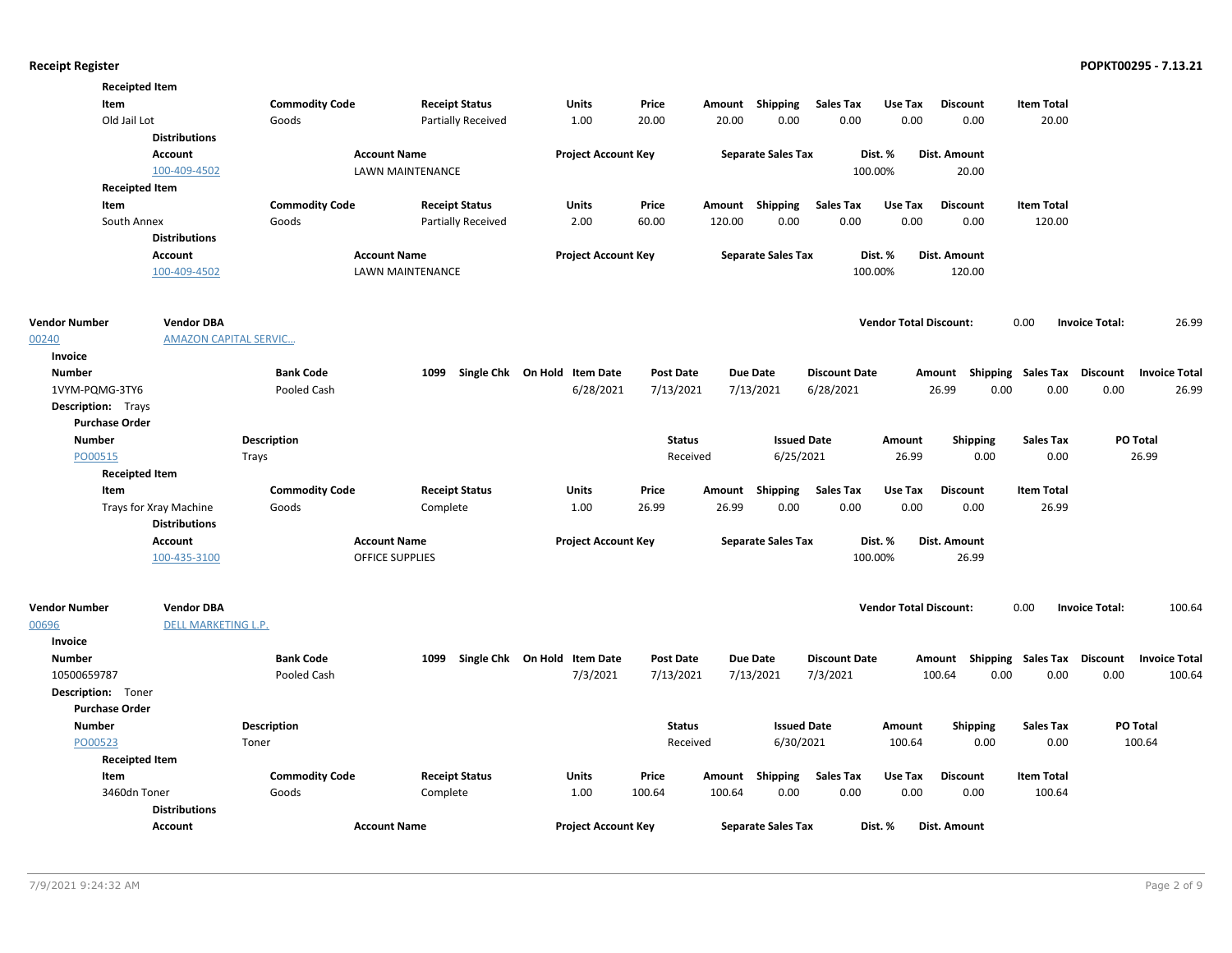| <b>Receipt Register</b>      |                                                   |                                      |                           |                              |                  |                    |                           |                      |                               |                                    |                   |                       | POPKT00295 - 7.13.21 |
|------------------------------|---------------------------------------------------|--------------------------------------|---------------------------|------------------------------|------------------|--------------------|---------------------------|----------------------|-------------------------------|------------------------------------|-------------------|-----------------------|----------------------|
|                              | 100-457-3100                                      |                                      | OFFICE SUPPLIES           |                              |                  |                    |                           |                      | 100.00%                       | 100.64                             |                   |                       |                      |
| Vendor Number                | <b>Vendor DBA</b>                                 |                                      |                           |                              |                  |                    |                           |                      | <b>Vendor Total Discount:</b> |                                    | 0.00              | <b>Invoice Total:</b> | 49.99                |
| 00281                        | <b>GT DISTRIBUTORS, INC</b>                       |                                      |                           |                              |                  |                    |                           |                      |                               |                                    |                   |                       |                      |
| Invoice                      |                                                   |                                      |                           |                              |                  |                    |                           |                      |                               |                                    |                   |                       |                      |
| <b>Number</b>                |                                                   | <b>Bank Code</b>                     | 1099                      | Single Chk On Hold Item Date | <b>Post Date</b> |                    | <b>Due Date</b>           | <b>Discount Date</b> |                               | Amount Shipping Sales Tax Discount |                   |                       | <b>Invoice Total</b> |
| <b>INV 850619</b>            |                                                   | Pooled Cash                          |                           | 6/29/2021                    | 7/13/2021        |                    | 7/13/2021                 | 6/29/2021            |                               | 49.99<br>0.00                      | 0.00              | 0.00                  | 49.99                |
| <b>Description:</b> Uniforms |                                                   |                                      |                           |                              |                  |                    |                           |                      |                               |                                    |                   |                       |                      |
| <b>Purchase Order</b>        |                                                   |                                      |                           |                              |                  |                    |                           |                      |                               |                                    |                   |                       |                      |
| <b>Number</b>                |                                                   | <b>Description</b>                   |                           |                              | <b>Status</b>    |                    | <b>Issued Date</b>        |                      | Amount                        | <b>Shipping</b>                    | <b>Sales Tax</b>  | PO Total              |                      |
| PO00357                      |                                                   | Uniforms                             |                           |                              |                  | Partially Received | 3/16/2021                 |                      | 49.99                         | 0.00                               | 0.00              |                       | 49.99                |
|                              | <b>Receipted Item</b>                             |                                      |                           |                              |                  |                    |                           |                      |                               |                                    |                   |                       |                      |
| Item                         |                                                   | <b>Commodity Code</b>                | <b>Receipt Status</b>     | Units                        | Price            |                    | Amount Shipping           | <b>Sales Tax</b>     | Use Tax                       | <b>Discount</b>                    | <b>Item Total</b> |                       |                      |
|                              | ELB-UVS113-2XLL Elbeco UnderSil Goods             |                                      | <b>Partially Received</b> | 1.00                         | 49.99            | 49.99              | 0.00                      | 0.00                 | 0.00                          | 0.00                               | 49.99             |                       |                      |
|                              | <b>Distributions</b>                              |                                      |                           |                              |                  |                    |                           |                      |                               |                                    |                   |                       |                      |
|                              | <b>Account</b>                                    |                                      | <b>Account Name</b>       | <b>Project Account Key</b>   |                  |                    | <b>Separate Sales Tax</b> |                      | Dist. %                       | <b>Dist. Amount</b>                |                   |                       |                      |
|                              | 100-560-3950                                      |                                      | UNIFORMS/OTHER            |                              |                  |                    |                           |                      | 100.00%                       | 49.99                              |                   |                       |                      |
|                              |                                                   |                                      |                           |                              |                  |                    |                           |                      |                               |                                    |                   |                       |                      |
| Vendor Number                | <b>Vendor DBA</b>                                 |                                      |                           |                              |                  |                    |                           |                      | <b>Vendor Total Discount:</b> |                                    | 0.00              | <b>Invoice Total:</b> | 1,170.73             |
| 00216                        | <b>OFFICE DEPOT</b>                               |                                      |                           |                              |                  |                    |                           |                      |                               |                                    |                   |                       |                      |
| Invoice                      |                                                   |                                      |                           |                              |                  |                    |                           |                      |                               |                                    |                   |                       |                      |
| <b>Number</b>                |                                                   | <b>Bank Code</b>                     | 1099                      | Single Chk On Hold Item Date | Post Date        |                    | <b>Due Date</b>           | <b>Discount Date</b> |                               | Amount Shipping Sales Tax Discount |                   |                       | <b>Invoice Total</b> |
| 178579734001                 |                                                   | Pooled Cash                          |                           | 6/30/2021                    | 7/13/2021        |                    | 7/13/2021                 | 6/30/2021            |                               | 60.35<br>0.00                      | 0.00              | 0.00                  | 60.35                |
|                              | Description: #565832 HP Black Toner Cartridge 30A |                                      |                           |                              |                  |                    |                           |                      |                               |                                    |                   |                       |                      |
| <b>Purchase Order</b>        |                                                   |                                      |                           |                              |                  |                    |                           |                      |                               |                                    |                   |                       |                      |
| <b>Number</b>                |                                                   | <b>Description</b>                   |                           |                              | <b>Status</b>    |                    | <b>Issued Date</b>        |                      | Amount                        | <b>Shipping</b>                    | <b>Sales Tax</b>  | PO Total              |                      |
| PO00521                      |                                                   | #565832 HP Black Toner Cartridge 30A |                           |                              | Received         |                    | 6/28/2021                 |                      | 60.35                         | 0.00                               | 0.00              |                       | 60.35                |
|                              | <b>Receipted Item</b>                             |                                      |                           |                              |                  |                    |                           |                      |                               |                                    |                   |                       |                      |
| Item                         |                                                   | <b>Commodity Code</b>                | <b>Receipt Status</b>     | Units                        | Price            | Amount             | Shipping                  | <b>Sales Tax</b>     | Use Tax                       | <b>Discount</b>                    | <b>Item Total</b> |                       |                      |
|                              | #612011 Office Depot Labels                       | Goods                                | Complete                  | 1.00                         | 7.84             | 7.84               | 0.00                      | 0.00                 | 0.00                          | 0.00                               | 7.84              |                       |                      |
|                              | <b>Distributions</b>                              |                                      |                           |                              |                  |                    |                           |                      |                               |                                    |                   |                       |                      |
|                              | <b>Account</b>                                    |                                      | <b>Account Name</b>       | <b>Project Account Key</b>   |                  |                    | <b>Separate Sales Tax</b> |                      | Dist. %                       | Dist. Amount                       |                   |                       |                      |
|                              | 100-435-3100                                      |                                      | OFFICE SUPPLIES           |                              |                  |                    |                           |                      | 100.00%                       | 7.84                               |                   |                       |                      |
| <b>Receipted Item</b>        |                                                   |                                      |                           |                              |                  |                    |                           |                      |                               |                                    |                   |                       |                      |
| Item                         |                                                   | <b>Commodity Code</b>                | <b>Receipt Status</b>     | Units                        | Price            |                    | Amount Shipping           | <b>Sales Tax</b>     | Use Tax                       | <b>Discount</b>                    | <b>Item Total</b> |                       |                      |
|                              | Toner Cartridge 565832                            | Goods                                | Complete                  | 1.00                         | 52.51            | 52.51              | 0.00                      | 0.00                 | 0.00                          | 0.00                               | 52.51             |                       |                      |
|                              | <b>Distributions</b>                              |                                      |                           |                              |                  |                    |                           |                      |                               |                                    |                   |                       |                      |
|                              | <b>Account</b>                                    |                                      | <b>Account Name</b>       | <b>Project Account Key</b>   |                  |                    | <b>Separate Sales Tax</b> |                      | Dist. %                       | Dist. Amount                       |                   |                       |                      |
|                              | 100-435-3100                                      |                                      | <b>OFFICE SUPPLIES</b>    |                              |                  |                    |                           |                      | 100.00%                       | 52.51                              |                   |                       |                      |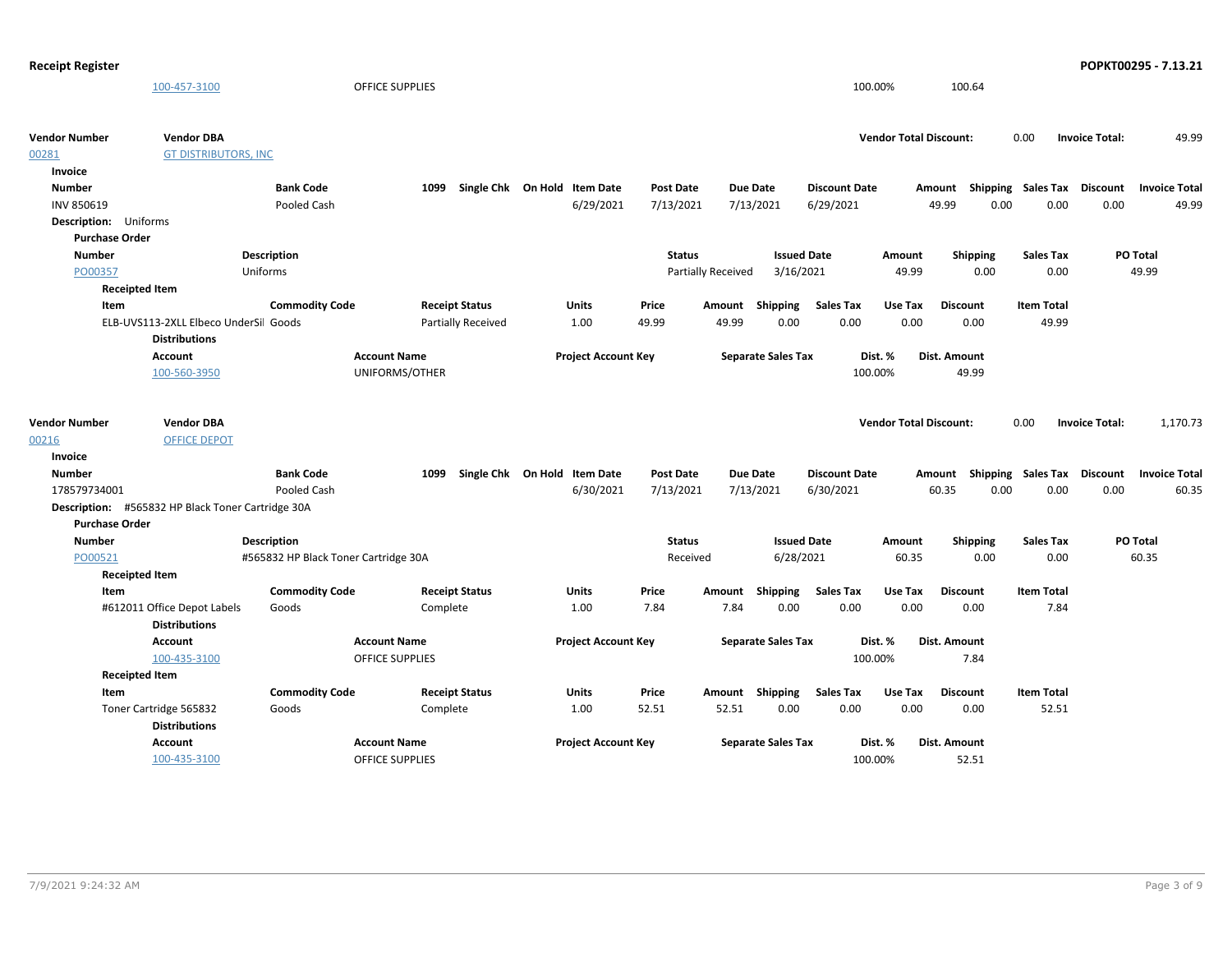| Invoice                                                       |                                      |                            |                              |                  |        |                           |                      |         |                           |                   |                 |                      |
|---------------------------------------------------------------|--------------------------------------|----------------------------|------------------------------|------------------|--------|---------------------------|----------------------|---------|---------------------------|-------------------|-----------------|----------------------|
| Number                                                        | <b>Bank Code</b>                     | 1099                       | Single Chk On Hold Item Date | <b>Post Date</b> |        | <b>Due Date</b>           | <b>Discount Date</b> |         | Amount Shipping Sales Tax |                   | <b>Discount</b> | <b>Invoice Total</b> |
| 178582368001                                                  | Pooled Cash                          |                            | 6/30/2021                    | 7/13/2021        |        | 7/13/2021                 | 6/30/2021            |         | 22.48<br>0.00             | 0.00              | 0.00            | 22.48                |
| Description: #565832 HP Black Toner Cartridge 30A             |                                      |                            |                              |                  |        |                           |                      |         |                           |                   |                 |                      |
| <b>Purchase Order</b>                                         |                                      |                            |                              |                  |        |                           |                      |         |                           |                   |                 |                      |
| <b>Number</b>                                                 | <b>Description</b>                   |                            |                              | <b>Status</b>    |        | <b>Issued Date</b>        |                      | Amount  | <b>Shipping</b>           | <b>Sales Tax</b>  | <b>PO Total</b> |                      |
| PO00521                                                       | #565832 HP Black Toner Cartridge 30A |                            |                              | Received         |        | 6/28/2021                 |                      | 22.48   | 0.00                      | 0.00              |                 | 22.48                |
| <b>Receipted Item</b>                                         |                                      |                            |                              |                  |        |                           |                      |         |                           |                   |                 |                      |
| Item                                                          | <b>Commodity Code</b>                | <b>Receipt Status</b>      | Units                        | Price            | Amount | Shipping                  | <b>Sales Tax</b>     | Use Tax | <b>Discount</b>           | <b>Item Total</b> |                 |                      |
| #161558 Geographic Certificates Goods<br><b>Distributions</b> |                                      | Complete                   | 1.00                         | 10.49            | 10.49  | 0.00                      | 0.00                 | 0.00    | 0.00                      | 10.49             |                 |                      |
| <b>Account</b>                                                | <b>Account Name</b>                  |                            | <b>Project Account Key</b>   |                  |        | <b>Separate Sales Tax</b> | Dist. %              |         | Dist. Amount              |                   |                 |                      |
| 100-435-3100                                                  | <b>OFFICE SUPPLIES</b>               |                            |                              |                  |        |                           | 100.00%              |         | 10.49                     |                   |                 |                      |
| <b>Receipted Item</b>                                         |                                      |                            |                              |                  |        |                           |                      |         |                           |                   |                 |                      |
| Item                                                          | <b>Commodity Code</b>                | <b>Receipt Status</b>      | <b>Units</b>                 | Price            | Amount | Shipping                  | <b>Sales Tax</b>     | Use Tax | <b>Discount</b>           | <b>Item Total</b> |                 |                      |
| #206282 Floor Tape Yellow& Blac Goods<br><b>Distributions</b> |                                      | Complete                   | 1.00                         | 11.99            | 11.99  | 0.00                      | 0.00                 | 0.00    | 0.00                      | 11.99             |                 |                      |
| <b>Account</b>                                                | <b>Account Name</b>                  |                            | <b>Project Account Key</b>   |                  |        | <b>Separate Sales Tax</b> | Dist. %              |         | Dist. Amount              |                   |                 |                      |
| 100-435-3100                                                  | <b>OFFICE SUPPLIES</b>               |                            |                              |                  |        |                           | 100.00%              |         | 11.99                     |                   |                 |                      |
| Invoice                                                       |                                      |                            |                              |                  |        |                           |                      |         |                           |                   |                 |                      |
| Number                                                        | <b>Bank Code</b>                     | 1099<br>Single Chk On Hold | <b>Item Date</b>             | <b>Post Date</b> |        | <b>Due Date</b>           | <b>Discount Date</b> |         | Amount Shipping Sales Tax |                   | <b>Discount</b> | <b>Invoice Total</b> |
| 179581126001                                                  | Pooled Cash                          |                            | 6/25/2021                    | 7/13/2021        |        | 7/13/2021                 | 6/25/2021            |         | 0.00<br>931.63            | 0.00              | 0.00            | 931.63               |
| Description: Dell Toner                                       |                                      |                            |                              |                  |        |                           |                      |         |                           |                   |                 |                      |
| <b>Purchase Order</b>                                         |                                      |                            |                              |                  |        |                           |                      |         |                           |                   |                 |                      |
| <b>Number</b>                                                 | <b>Description</b>                   |                            |                              | <b>Status</b>    |        | <b>Issued Date</b>        |                      | Amount  | <b>Shipping</b>           | <b>Sales Tax</b>  | <b>PO Total</b> |                      |
| PO00517                                                       | Dell Toner                           |                            |                              | Received         |        | 6/25/2021                 |                      | 931.63  | 0.00                      | 0.00              |                 | 931.63               |
| <b>Receipted Item</b>                                         |                                      |                            |                              |                  |        |                           |                      |         |                           |                   |                 |                      |
| Item                                                          | <b>Commodity Code</b>                | <b>Receipt Status</b>      | Units                        | Price            | Amount | Shipping                  | <b>Sales Tax</b>     | Use Tax | <b>Discount</b>           | <b>Item Total</b> |                 |                      |
| #183992Dell D9GY0 High-Yield Bli Goods                        |                                      | Complete                   | 7.00                         | 133.09           | 931.63 | 0.00                      | 0.00                 | 0.00    | 0.00                      | 931.63            |                 |                      |
| <b>Distributions</b>                                          |                                      |                            |                              |                  |        |                           |                      |         |                           |                   |                 |                      |
| <b>Account</b>                                                | <b>Account Name</b>                  |                            | <b>Project Account Key</b>   |                  |        | <b>Separate Sales Tax</b> | Dist. %              |         | Dist. Amount              |                   |                 |                      |
| 100-560-3100                                                  | <b>OFFICE SUPPLIES</b>               |                            |                              |                  |        |                           | 100.00%              |         | 931.63                    |                   |                 |                      |
| Invoice                                                       |                                      |                            |                              |                  |        |                           |                      |         |                           |                   |                 |                      |
| Number                                                        | <b>Bank Code</b>                     | Single Chk On Hold<br>1099 | <b>Item Date</b>             | <b>Post Date</b> |        | <b>Due Date</b>           | <b>Discount Date</b> |         | Amount Shipping Sales Tax |                   | <b>Discount</b> | <b>Invoice Total</b> |
| 181752654001                                                  | Pooled Cash                          |                            | 7/1/2021                     | 7/13/2021        |        | 7/13/2021                 | 7/1/2021             |         | 76.29<br>0.00             | 0.00              | 0.00            | 76.29                |
| <b>Description:</b> Bankers Boxes                             |                                      |                            |                              |                  |        |                           |                      |         |                           |                   |                 |                      |
| <b>Purchase Order</b>                                         |                                      |                            |                              |                  |        |                           |                      |         |                           |                   |                 |                      |
| <b>Number</b>                                                 | <b>Description</b>                   |                            |                              | <b>Status</b>    |        | <b>Issued Date</b>        |                      | Amount  | <b>Shipping</b>           | <b>Sales Tax</b>  | <b>PO Total</b> |                      |
| PO00526                                                       | <b>Bankers Boxes</b>                 |                            |                              | Received         |        | 7/1/2021                  |                      | 76.29   | 0.00                      | 0.00              |                 | 76.29                |
| <b>Receipted Item</b>                                         |                                      |                            |                              |                  |        |                           |                      |         |                           |                   |                 |                      |
| Item                                                          | <b>Commodity Code</b>                | <b>Receipt Status</b>      | Units                        | Price            | Amount | Shipping                  | <b>Sales Tax</b>     | Use Tax | <b>Discount</b>           | <b>Item Total</b> |                 |                      |
| <b>Storage Boxes</b>                                          | Goods                                | Complete                   | 1.00                         | 76.29            | 76.29  | 0.00                      | 0.00                 | 0.00    | 0.00                      | 76.29             |                 |                      |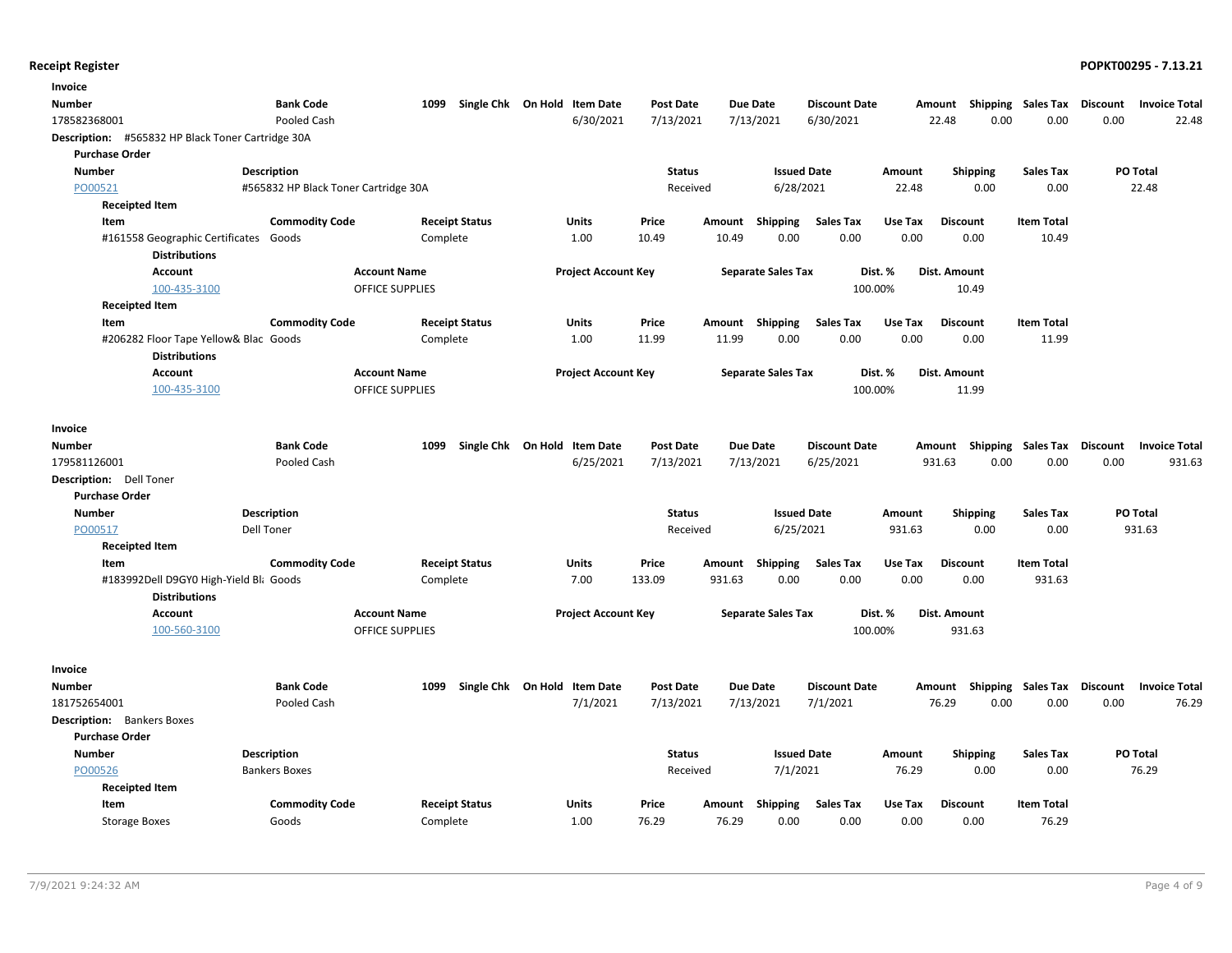|                                         | <b>Distributions</b><br><b>Account</b>                         |                       | <b>Account Name</b>    |          |                              | <b>Project Account Key</b> |                  |           | <b>Separate Sales Tax</b> |                      | Dist. %                       | Dist. Amount                                     |                   |                       |                      |
|-----------------------------------------|----------------------------------------------------------------|-----------------------|------------------------|----------|------------------------------|----------------------------|------------------|-----------|---------------------------|----------------------|-------------------------------|--------------------------------------------------|-------------------|-----------------------|----------------------|
|                                         | 100-510-3100                                                   |                       | OFFICE SUPPLIES        |          |                              |                            |                  |           |                           | 100.00%              |                               | 76.29                                            |                   |                       |                      |
| Invoice                                 |                                                                |                       |                        |          |                              |                            |                  |           |                           |                      |                               |                                                  |                   |                       |                      |
| <b>Number</b>                           |                                                                | <b>Bank Code</b>      |                        | 1099     | Single Chk On Hold Item Date |                            | <b>Post Date</b> |           | <b>Due Date</b>           | <b>Discount Date</b> |                               | Amount Shipping Sales Tax Discount Invoice Total |                   |                       |                      |
| 181777933001                            |                                                                | Pooled Cash           |                        |          |                              | 7/1/2021                   | 7/13/2021        |           | 7/13/2021                 | 7/1/2021             |                               | 0.00<br>79.98                                    | 0.00              | 0.00                  | 79.98                |
| <b>Description:</b> printer drums       |                                                                |                       |                        |          |                              |                            |                  |           |                           |                      |                               |                                                  |                   |                       |                      |
| <b>Purchase Order</b>                   |                                                                |                       |                        |          |                              |                            |                  |           |                           |                      |                               |                                                  |                   |                       |                      |
| <b>Number</b>                           |                                                                | Description           |                        |          |                              |                            | <b>Status</b>    |           | <b>Issued Date</b>        |                      | Amount                        | <b>Shipping</b>                                  | <b>Sales Tax</b>  | PO Total              |                      |
| PO00524                                 |                                                                | printer drums         |                        |          |                              |                            | Received         |           | 7/1/2021                  |                      | 79.98                         | 0.00                                             | 0.00              |                       | 79.98                |
| <b>Receipted Item</b>                   |                                                                |                       |                        |          |                              |                            |                  |           |                           |                      |                               |                                                  |                   |                       |                      |
| Item                                    |                                                                | <b>Commodity Code</b> |                        |          | <b>Receipt Status</b>        | <b>Units</b>               | Price            | Amount    | Shipping                  | <b>Sales Tax</b>     | Use Tax                       | <b>Discount</b>                                  | <b>Item Total</b> |                       |                      |
|                                         | 170315 Dell™ 35C7V Black Imagin Goods                          |                       |                        | Complete |                              | 2.00                       | 39.99            | 79.98     | 0.00                      | 0.00                 | 0.00                          | 0.00                                             | 79.98             |                       |                      |
|                                         | <b>Distributions</b>                                           |                       |                        |          |                              |                            |                  |           |                           |                      |                               |                                                  |                   |                       |                      |
|                                         | <b>Account</b>                                                 |                       | <b>Account Name</b>    |          |                              | <b>Project Account Key</b> |                  |           | <b>Separate Sales Tax</b> |                      | Dist. %                       | Dist. Amount                                     |                   |                       |                      |
|                                         | 100-560-3100                                                   |                       | <b>OFFICE SUPPLIES</b> |          |                              |                            |                  |           |                           | 100.00%              |                               | 79.98                                            |                   |                       |                      |
|                                         |                                                                |                       |                        |          |                              |                            |                  |           |                           |                      |                               |                                                  |                   |                       |                      |
|                                         |                                                                |                       |                        |          |                              |                            |                  |           |                           |                      |                               |                                                  |                   |                       |                      |
| <b>Vendor Number</b>                    | <b>Vendor DBA</b>                                              |                       |                        |          |                              |                            |                  |           |                           |                      | <b>Vendor Total Discount:</b> |                                                  | 0.00              | <b>Invoice Total:</b> | 50,000.00            |
| <b>VEN02546</b>                         | <b>PAST &amp; PRESENT FURNIT</b>                               |                       |                        |          |                              |                            |                  |           |                           |                      |                               |                                                  |                   |                       |                      |
| Invoice                                 |                                                                |                       |                        |          |                              |                            |                  |           |                           |                      |                               |                                                  |                   |                       |                      |
| <b>Number</b>                           |                                                                | <b>Bank Code</b>      |                        | 1099     | Single Chk On Hold           | <b>Item Date</b>           | <b>Post Date</b> |           | <b>Due Date</b>           | <b>Discount Date</b> |                               | Amount Shipping Sales Tax                        |                   | <b>Discount</b>       | <b>Invoice Total</b> |
| INV0002488                              |                                                                | Pooled Cash           |                        |          |                              | 7/8/2021                   | 7/8/2021         |           | 7/8/2021                  | 7/8/2021             | 50,000.00                     | 0.00                                             | 0.00              | 0.00                  | 50,000.00            |
| <b>Description:</b> Order #2 Deposit    |                                                                |                       |                        |          |                              |                            |                  |           |                           |                      |                               |                                                  |                   |                       |                      |
| <b>Purchase Order</b>                   |                                                                |                       |                        |          |                              |                            |                  |           |                           |                      |                               |                                                  |                   |                       |                      |
| <b>Number</b>                           |                                                                | <b>Description</b>    |                        |          |                              |                            | <b>Status</b>    |           | <b>Issued Date</b>        |                      | Amount                        | <b>Shipping</b>                                  | <b>Sales Tax</b>  | PO Total              |                      |
| PO00529                                 |                                                                | Order #2 Deposit      |                        |          |                              |                            | Received         |           | 7/8/2021                  |                      | 50,000.00                     | 0.00                                             | 0.00              | 50,000.00             |                      |
| <b>Receipted Item</b>                   |                                                                |                       |                        |          |                              |                            |                  |           |                           |                      |                               |                                                  |                   |                       |                      |
| Item                                    |                                                                | <b>Commodity Code</b> |                        |          | <b>Receipt Status</b>        | Units                      | Price            | Amount    | Shipping                  | <b>Sales Tax</b>     | Use Tax                       | <b>Discount</b>                                  | <b>Item Total</b> |                       |                      |
|                                         | Order #2 for Courthouse Furnitur Goods<br><b>Distributions</b> |                       |                        | Complete |                              | 1.00                       | 50,000.00        | 50,000.00 | 0.00                      | 0.00                 | 0.00                          | 0.00                                             | 50,000.00         |                       |                      |
|                                         | <b>Account</b>                                                 |                       | <b>Account Name</b>    |          |                              | <b>Project Account Key</b> |                  |           | <b>Separate Sales Tax</b> |                      | Dist. %                       | Dist. Amount                                     |                   |                       |                      |
|                                         | 690-669-5735                                                   |                       | FF&E                   |          |                              |                            |                  |           |                           | 100.00%              |                               | 50,000.00                                        |                   |                       |                      |
|                                         |                                                                |                       |                        |          |                              |                            |                  |           |                           |                      |                               |                                                  |                   |                       |                      |
| <b>Vendor Number</b>                    | <b>Vendor DBA</b>                                              |                       |                        |          |                              |                            |                  |           |                           |                      | <b>Vendor Total Discount:</b> |                                                  | 0.00              | <b>Invoice Total:</b> | 548.87               |
| 00478                                   | <b>REINERT PAPER &amp; CHEMI</b>                               |                       |                        |          |                              |                            |                  |           |                           |                      |                               |                                                  |                   |                       |                      |
| Invoice                                 |                                                                |                       |                        |          |                              |                            |                  |           |                           |                      |                               |                                                  |                   |                       |                      |
| <b>Number</b>                           |                                                                | <b>Bank Code</b>      |                        | 1099     | Single Chk On Hold Item Date |                            | <b>Post Date</b> |           | <b>Due Date</b>           | <b>Discount Date</b> |                               | Amount Shipping Sales Tax Discount               |                   |                       | <b>Invoice Total</b> |
| 427818                                  |                                                                | Pooled Cash           |                        |          |                              | 6/30/2021                  | 7/13/2021        |           | 7/13/2021                 | 6/30/2021            |                               | 343.56<br>0.00                                   | 0.00              | 0.00                  | 343.56               |
| <b>Description:</b> Janitorial Supplies |                                                                |                       |                        |          |                              |                            |                  |           |                           |                      |                               |                                                  |                   |                       |                      |
| <b>Purchase Order</b>                   |                                                                |                       |                        |          |                              |                            |                  |           |                           |                      |                               |                                                  |                   |                       |                      |
| <b>Number</b>                           |                                                                | <b>Description</b>    |                        |          |                              |                            | <b>Status</b>    |           | <b>Issued Date</b>        |                      | Amount                        | <b>Shipping</b>                                  | <b>Sales Tax</b>  | <b>PO Total</b>       |                      |
| PO00522                                 |                                                                |                       |                        |          |                              |                            |                  |           | 6/29/2021                 |                      | 343.56                        | 0.00                                             | 0.00              |                       | 343.56               |
|                                         |                                                                | Janitorial Supplies   |                        |          |                              |                            | Received         |           |                           |                      |                               |                                                  |                   |                       |                      |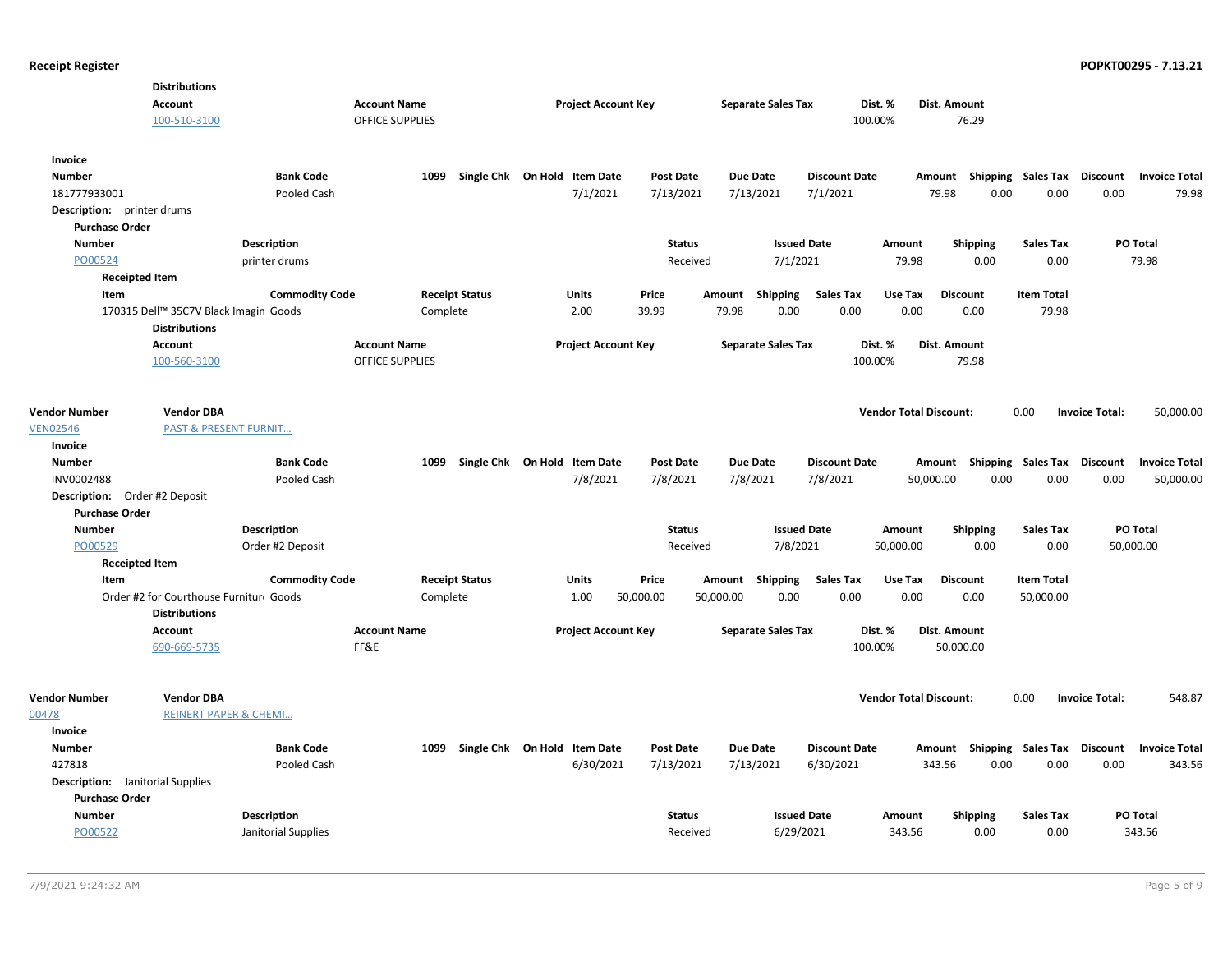|               | <b>Receipted Item</b>                                           |                                    |                          |                              |                           |        |                                |                      |                  |                         |                          |                 |                      |
|---------------|-----------------------------------------------------------------|------------------------------------|--------------------------|------------------------------|---------------------------|--------|--------------------------------|----------------------|------------------|-------------------------|--------------------------|-----------------|----------------------|
|               | Item                                                            | <b>Commodity Code</b>              | <b>Receipt Status</b>    | Units                        | Price                     |        | Amount Shipping                | <b>Sales Tax</b>     | Use Tax          | <b>Discount</b>         | <b>Item Total</b>        |                 |                      |
|               | 15 x 9 x 32 medium weight trash I Goods<br><b>Distributions</b> |                                    | Complete                 | 6.00                         | 25.50                     | 153.00 | 0.00                           | 0.00                 | 0.00             | 0.00                    | 153.00                   |                 |                      |
|               | <b>Account</b>                                                  |                                    | <b>Account Name</b>      | <b>Project Account Key</b>   |                           |        | <b>Separate Sales Tax</b>      |                      | Dist. %          | Dist. Amount            |                          |                 |                      |
|               | 100-560-3320                                                    |                                    | SHERIFF JANITOR SUPPLIES |                              |                           |        |                                | 100.00%              |                  | 153.00                  |                          |                 |                      |
|               | <b>Receipted Item</b>                                           |                                    |                          |                              |                           |        |                                |                      |                  |                         |                          |                 |                      |
|               | Item                                                            | <b>Commodity Code</b>              | <b>Receipt Status</b>    | Units                        | Price                     |        | Amount Shipping                | <b>Sales Tax</b>     | Use Tax          | <b>Discount</b>         | <b>Item Total</b>        |                 |                      |
|               | 22x 1'6 x 58 heavy weight trash b. Goods                        |                                    | Complete                 | 6.00                         | 20.31                     | 121.86 | 0.00                           | 0.00                 | 0.00             | 0.00                    | 121.86                   |                 |                      |
|               | <b>Distributions</b>                                            |                                    |                          |                              |                           |        |                                |                      |                  |                         |                          |                 |                      |
|               | Account                                                         |                                    | <b>Account Name</b>      | <b>Project Account Key</b>   |                           |        | <b>Separate Sales Tax</b>      |                      | Dist. %          | Dist. Amount            |                          |                 |                      |
|               | 100-560-3320                                                    |                                    | SHERIFF JANITOR SUPPLIES |                              |                           |        |                                | 100.00%              |                  | 121.86                  |                          |                 |                      |
|               | <b>Receipted Item</b>                                           |                                    |                          |                              |                           |        |                                |                      |                  |                         |                          |                 |                      |
|               | Item                                                            | <b>Commodity Code</b>              | <b>Receipt Status</b>    | <b>Units</b>                 | Price                     |        | Amount Shipping                | <b>Sales Tax</b>     | Use Tax          | <b>Discount</b>         | <b>Item Total</b>        |                 |                      |
|               | Liquid bleach                                                   | Goods                              | Complete                 | 10.00                        | 4.47                      | 44.70  | 0.00                           | 0.00                 | 0.00             | 0.00                    | 44.70                    |                 |                      |
|               | <b>Distributions</b>                                            |                                    |                          |                              |                           |        |                                |                      |                  |                         |                          |                 |                      |
|               | <b>Account</b>                                                  |                                    | <b>Account Name</b>      | <b>Project Account Key</b>   |                           |        | <b>Separate Sales Tax</b>      |                      | Dist. %          | Dist. Amount            |                          |                 |                      |
|               | 100-560-3320                                                    |                                    | SHERIFF JANITOR SUPPLIES |                              |                           |        |                                | 100.00%              |                  | 44.70                   |                          |                 |                      |
|               | <b>Receipted Item</b>                                           |                                    |                          |                              |                           |        |                                |                      |                  |                         |                          |                 |                      |
|               | Item                                                            | <b>Commodity Code</b>              | <b>Receipt Status</b>    | <b>Units</b>                 | Price                     | Amount | Shipping                       | <b>Sales Tax</b>     | Use Tax          | <b>Discount</b>         | <b>Item Total</b>        |                 |                      |
|               | Odor out capet and room deodor Goods<br><b>Distributions</b>    |                                    | Complete                 | 6.00                         | 4.00                      | 24.00  | 0.00                           | 0.00                 | 0.00             | 0.00                    | 24.00                    |                 |                      |
|               | <b>Account</b>                                                  |                                    | <b>Account Name</b>      | <b>Project Account Key</b>   |                           |        | <b>Separate Sales Tax</b>      |                      | Dist. %          | Dist. Amount            |                          |                 |                      |
|               | 100-560-3320                                                    |                                    | SHERIFF JANITOR SUPPLIES |                              |                           |        |                                | 100.00%              |                  | 24.00                   |                          |                 |                      |
|               |                                                                 |                                    |                          |                              |                           |        |                                |                      |                  |                         |                          |                 |                      |
| Invoice       |                                                                 |                                    |                          |                              |                           |        |                                |                      |                  |                         |                          |                 |                      |
| <b>Number</b> |                                                                 | <b>Bank Code</b>                   | 1099                     | Single Chk On Hold Item Date | <b>Post Date</b>          |        | <b>Due Date</b>                | <b>Discount Date</b> |                  | Amount                  | Shipping Sales Tax       | <b>Discount</b> | <b>Invoice Total</b> |
| 427952        |                                                                 | Pooled Cash                        |                          | 7/2/2021                     | 7/13/2021                 |        | 7/13/2021                      | 7/2/2021             |                  | 0.00<br>205.31          | 0.00                     | 0.00            | 205.31               |
|               | <b>Description:</b> Janitorial Supplies                         |                                    |                          |                              |                           |        |                                |                      |                  |                         |                          |                 |                      |
|               | <b>Purchase Order</b>                                           |                                    |                          |                              |                           |        |                                |                      |                  |                         |                          |                 |                      |
| Number        | PO00525                                                         | Description<br>Janitorial Supplies |                          |                              | <b>Status</b><br>Received |        | <b>Issued Date</b><br>7/1/2021 |                      | Amount<br>205.31 | <b>Shipping</b><br>0.00 | <b>Sales Tax</b><br>0.00 |                 | PO Total<br>205.31   |
|               | <b>Receipted Item</b>                                           |                                    |                          |                              |                           |        |                                |                      |                  |                         |                          |                 |                      |
|               | Item                                                            | <b>Commodity Code</b>              | <b>Receipt Status</b>    | <b>Units</b>                 | Price                     | Amount | Shipping                       | <b>Sales Tax</b>     | Use Tax          | <b>Discount</b>         | <b>Item Total</b>        |                 |                      |
|               | <b>BSA Brown Roll Towels</b>                                    | Goods                              | Complete                 | 1.00                         | 35.97                     | 35.97  | 0.00                           | 0.00                 | 0.00             | 0.00                    | 35.97                    |                 |                      |
|               | <b>Distributions</b>                                            |                                    |                          |                              |                           |        |                                |                      |                  |                         |                          |                 |                      |
|               | <b>Account</b>                                                  |                                    | <b>Account Name</b>      | <b>Project Account Key</b>   |                           |        | <b>Separate Sales Tax</b>      |                      | Dist. %          | Dist. Amount            |                          |                 |                      |
|               | 100-511-3320                                                    |                                    | <b>JANITOR SUPPLIES</b>  |                              |                           |        |                                | 100.00%              |                  | 35.97                   |                          |                 |                      |
|               | <b>Receipted Item</b>                                           |                                    |                          |                              |                           |        |                                |                      |                  |                         |                          |                 |                      |
|               | Item                                                            | <b>Commodity Code</b>              | <b>Receipt Status</b>    | Units                        | Price                     |        | Amount Shipping                | <b>Sales Tax</b>     | Use Tax          | <b>Discount</b>         | <b>Item Total</b>        |                 |                      |
|               | Jumbo TP                                                        | Goods                              | Complete                 | 1.00                         | 28.23                     | 28.23  | 0.00                           | 0.00                 | 0.00             | 0.00                    | 28.23                    |                 |                      |
|               | <b>Distributions</b>                                            |                                    |                          |                              |                           |        |                                |                      |                  |                         |                          |                 |                      |
|               | Account                                                         |                                    | <b>Account Name</b>      | <b>Project Account Key</b>   |                           |        | <b>Separate Sales Tax</b>      |                      | Dist. %          | Dist. Amount            |                          |                 |                      |
|               | 100-511-3320                                                    |                                    | <b>JANITOR SUPPLIES</b>  |                              |                           |        |                                | 100.00%              |                  | 28.23                   |                          |                 |                      |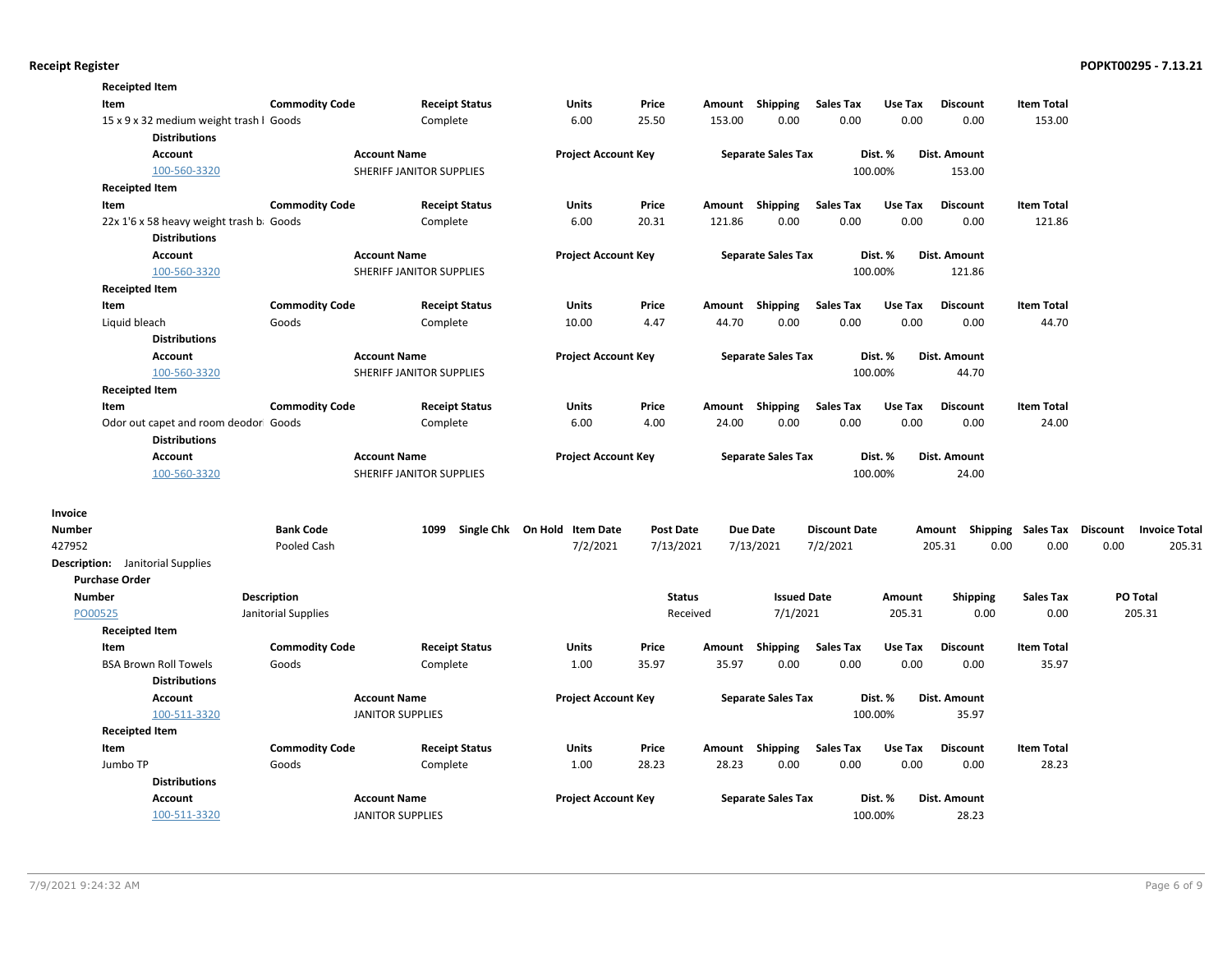| <b>Commodity Code</b><br>Item<br><b>Receipt Status</b><br>Units<br>Price<br>Shipping<br><b>Sales Tax</b><br>Use Tax<br><b>Discount</b><br><b>Item Total</b><br>Amount<br>25.34<br>0.00<br>0.00<br>0.00<br>0.00<br>25.34<br>Kitchen paper towels<br>Goods<br>Complete<br>1.00<br>25.34<br><b>Distributions</b><br><b>Account Name</b><br><b>Project Account Key</b><br><b>Separate Sales Tax</b><br>Dist. %<br>Dist. Amount<br>Account<br>100-516-3320<br><b>JANITOR SUPPLIES</b><br>100.00%<br>25.34<br><b>Receipted Item</b><br>Item<br><b>Commodity Code</b><br><b>Receipt Status</b><br>Units<br>Price<br>Amount Shipping<br>Sales Tax<br>Use Tax<br><b>Discount</b><br><b>Item Total</b><br>0.00<br>0.00<br>0.00<br>Kitchen Paper Towels<br>Goods<br>1.00<br>25.34<br>25.34<br>0.00<br>25.34<br>Complete<br><b>Distributions</b><br><b>Account Name</b><br><b>Project Account Key</b><br><b>Separate Sales Tax</b><br>Dist. %<br>Dist. Amount<br><b>Account</b><br>100.00%<br>100-511-3320<br><b>JANITOR SUPPLIES</b><br>25.34<br><b>Receipted Item</b><br><b>Commodity Code</b><br><b>Receipt Status</b><br>Units<br>Price<br>Amount Shipping<br>Sales Tax<br>Use Tax<br><b>Discount</b><br><b>Item Total</b><br>Item<br>25.34<br>25.34<br>0.00<br>0.00<br>0.00<br>0.00<br>25.34<br>Kitchen Paper towels<br>Goods<br>Complete<br>1.00<br><b>Distributions</b><br><b>Account Name</b><br><b>Project Account Key</b><br><b>Separate Sales Tax</b><br>Dist. %<br>Dist. Amount<br>Account<br>100-513-3320<br><b>JANITOR SUPPLIES</b><br>100.00%<br>25.34<br><b>Receipted Item</b><br><b>Commodity Code</b><br><b>Receipt Status</b><br>Units<br>Price<br>Amount Shipping<br><b>Sales Tax</b><br>Use Tax<br><b>Discount</b><br><b>Item Total</b><br>Item<br>23.38<br>0.00<br>0.00<br>0.00<br>0.00<br>Large Trash Bags<br>Goods<br>Complete<br>1.00<br>23.38<br>23.38<br><b>Distributions</b><br>Account<br><b>Account Name</b><br><b>Project Account Key</b><br><b>Separate Sales Tax</b><br>Dist. %<br>Dist. Amount<br>100-511-3320<br><b>JANITOR SUPPLIES</b><br>100.00%<br>23.38<br><b>Receipted Item</b><br><b>Commodity Code</b><br><b>Receipt Status</b><br>Units<br>Price<br>Amount Shipping<br>Sales Tax<br>Use Tax<br><b>Discount</b><br><b>Item Total</b><br>Item<br>Goods<br>Complete<br>1.00<br>41.71<br>41.71<br>0.00<br>0.00<br>0.00<br>0.00<br>41.71<br><b>Toilet Paper</b><br><b>Distributions</b><br><b>Project Account Key</b><br>Dist. %<br><b>Dist. Amount</b><br>Account<br><b>Account Name</b><br><b>Separate Sales Tax</b><br>100-516-3320<br><b>JANITOR SUPPLIES</b><br>100.00%<br>41.71<br><b>Vendor DBA</b><br><b>Vendor Total Discount:</b><br><b>Invoice Total:</b><br>1,002.00<br>Vendor Number<br>0.00<br>SOUTHERN TIRE MART, LLC<br>00596<br>Invoice<br><b>Number</b><br><b>Bank Code</b><br>1099 Single Chk On Hold Item Date<br><b>Post Date</b><br><b>Due Date</b><br><b>Discount Date</b><br>Amount Shipping Sales Tax Discount<br><b>Invoice Total</b><br>6/30/2021<br>7/13/2021<br>0.00<br>4170036621<br>Pooled Cash<br>7/13/2021<br>6/30/2021<br>1,002.00<br>0.00<br>0.00<br>1,002.00<br><b>Description:</b> Pct 2 Tires<br><b>Purchase Order</b><br><b>Number</b><br><b>Description</b><br><b>Status</b><br><b>Issued Date</b><br><b>Shipping</b><br><b>Sales Tax</b><br>PO Total<br>Amount<br>7/8/2021<br>PO00528<br>Pct 2 Tires<br>Received<br>1,002.00<br>0.00<br>0.00<br>1,002.00<br><b>Receipted Item</b><br><b>Commodity Code</b><br><b>Receipt Status</b><br><b>Units</b><br>Price<br><b>Sales Tax</b><br><b>Discount</b><br>Item<br>Amount Shipping<br>Use Tax<br><b>Item Total</b><br>0 RINGS<br>Goods<br>24.00<br>12.00<br>288.00<br>0.00<br>0.00<br>0.00<br>0.00<br>288.00<br>Complete | <b>Receipted Item</b> |  |  |  |  |  |  |
|------------------------------------------------------------------------------------------------------------------------------------------------------------------------------------------------------------------------------------------------------------------------------------------------------------------------------------------------------------------------------------------------------------------------------------------------------------------------------------------------------------------------------------------------------------------------------------------------------------------------------------------------------------------------------------------------------------------------------------------------------------------------------------------------------------------------------------------------------------------------------------------------------------------------------------------------------------------------------------------------------------------------------------------------------------------------------------------------------------------------------------------------------------------------------------------------------------------------------------------------------------------------------------------------------------------------------------------------------------------------------------------------------------------------------------------------------------------------------------------------------------------------------------------------------------------------------------------------------------------------------------------------------------------------------------------------------------------------------------------------------------------------------------------------------------------------------------------------------------------------------------------------------------------------------------------------------------------------------------------------------------------------------------------------------------------------------------------------------------------------------------------------------------------------------------------------------------------------------------------------------------------------------------------------------------------------------------------------------------------------------------------------------------------------------------------------------------------------------------------------------------------------------------------------------------------------------------------------------------------------------------------------------------------------------------------------------------------------------------------------------------------------------------------------------------------------------------------------------------------------------------------------------------------------------------------------------------------------------------------------------------------------------------------------------------------------------------------------------------------------------------------------------------------------------------------------------------------------------------------------------------------------------------------------------------------------------------------------------------------------------------------------------------------------------------------------------------------------------------------------------------------------------------------------------------------------------------------------------------------------------------------------------------------------------------------------------------------------------------------|-----------------------|--|--|--|--|--|--|
|                                                                                                                                                                                                                                                                                                                                                                                                                                                                                                                                                                                                                                                                                                                                                                                                                                                                                                                                                                                                                                                                                                                                                                                                                                                                                                                                                                                                                                                                                                                                                                                                                                                                                                                                                                                                                                                                                                                                                                                                                                                                                                                                                                                                                                                                                                                                                                                                                                                                                                                                                                                                                                                                                                                                                                                                                                                                                                                                                                                                                                                                                                                                                                                                                                                                                                                                                                                                                                                                                                                                                                                                                                                                                                                                          |                       |  |  |  |  |  |  |
|                                                                                                                                                                                                                                                                                                                                                                                                                                                                                                                                                                                                                                                                                                                                                                                                                                                                                                                                                                                                                                                                                                                                                                                                                                                                                                                                                                                                                                                                                                                                                                                                                                                                                                                                                                                                                                                                                                                                                                                                                                                                                                                                                                                                                                                                                                                                                                                                                                                                                                                                                                                                                                                                                                                                                                                                                                                                                                                                                                                                                                                                                                                                                                                                                                                                                                                                                                                                                                                                                                                                                                                                                                                                                                                                          |                       |  |  |  |  |  |  |
|                                                                                                                                                                                                                                                                                                                                                                                                                                                                                                                                                                                                                                                                                                                                                                                                                                                                                                                                                                                                                                                                                                                                                                                                                                                                                                                                                                                                                                                                                                                                                                                                                                                                                                                                                                                                                                                                                                                                                                                                                                                                                                                                                                                                                                                                                                                                                                                                                                                                                                                                                                                                                                                                                                                                                                                                                                                                                                                                                                                                                                                                                                                                                                                                                                                                                                                                                                                                                                                                                                                                                                                                                                                                                                                                          |                       |  |  |  |  |  |  |
|                                                                                                                                                                                                                                                                                                                                                                                                                                                                                                                                                                                                                                                                                                                                                                                                                                                                                                                                                                                                                                                                                                                                                                                                                                                                                                                                                                                                                                                                                                                                                                                                                                                                                                                                                                                                                                                                                                                                                                                                                                                                                                                                                                                                                                                                                                                                                                                                                                                                                                                                                                                                                                                                                                                                                                                                                                                                                                                                                                                                                                                                                                                                                                                                                                                                                                                                                                                                                                                                                                                                                                                                                                                                                                                                          |                       |  |  |  |  |  |  |
|                                                                                                                                                                                                                                                                                                                                                                                                                                                                                                                                                                                                                                                                                                                                                                                                                                                                                                                                                                                                                                                                                                                                                                                                                                                                                                                                                                                                                                                                                                                                                                                                                                                                                                                                                                                                                                                                                                                                                                                                                                                                                                                                                                                                                                                                                                                                                                                                                                                                                                                                                                                                                                                                                                                                                                                                                                                                                                                                                                                                                                                                                                                                                                                                                                                                                                                                                                                                                                                                                                                                                                                                                                                                                                                                          |                       |  |  |  |  |  |  |
|                                                                                                                                                                                                                                                                                                                                                                                                                                                                                                                                                                                                                                                                                                                                                                                                                                                                                                                                                                                                                                                                                                                                                                                                                                                                                                                                                                                                                                                                                                                                                                                                                                                                                                                                                                                                                                                                                                                                                                                                                                                                                                                                                                                                                                                                                                                                                                                                                                                                                                                                                                                                                                                                                                                                                                                                                                                                                                                                                                                                                                                                                                                                                                                                                                                                                                                                                                                                                                                                                                                                                                                                                                                                                                                                          |                       |  |  |  |  |  |  |
|                                                                                                                                                                                                                                                                                                                                                                                                                                                                                                                                                                                                                                                                                                                                                                                                                                                                                                                                                                                                                                                                                                                                                                                                                                                                                                                                                                                                                                                                                                                                                                                                                                                                                                                                                                                                                                                                                                                                                                                                                                                                                                                                                                                                                                                                                                                                                                                                                                                                                                                                                                                                                                                                                                                                                                                                                                                                                                                                                                                                                                                                                                                                                                                                                                                                                                                                                                                                                                                                                                                                                                                                                                                                                                                                          |                       |  |  |  |  |  |  |
|                                                                                                                                                                                                                                                                                                                                                                                                                                                                                                                                                                                                                                                                                                                                                                                                                                                                                                                                                                                                                                                                                                                                                                                                                                                                                                                                                                                                                                                                                                                                                                                                                                                                                                                                                                                                                                                                                                                                                                                                                                                                                                                                                                                                                                                                                                                                                                                                                                                                                                                                                                                                                                                                                                                                                                                                                                                                                                                                                                                                                                                                                                                                                                                                                                                                                                                                                                                                                                                                                                                                                                                                                                                                                                                                          |                       |  |  |  |  |  |  |
|                                                                                                                                                                                                                                                                                                                                                                                                                                                                                                                                                                                                                                                                                                                                                                                                                                                                                                                                                                                                                                                                                                                                                                                                                                                                                                                                                                                                                                                                                                                                                                                                                                                                                                                                                                                                                                                                                                                                                                                                                                                                                                                                                                                                                                                                                                                                                                                                                                                                                                                                                                                                                                                                                                                                                                                                                                                                                                                                                                                                                                                                                                                                                                                                                                                                                                                                                                                                                                                                                                                                                                                                                                                                                                                                          |                       |  |  |  |  |  |  |
|                                                                                                                                                                                                                                                                                                                                                                                                                                                                                                                                                                                                                                                                                                                                                                                                                                                                                                                                                                                                                                                                                                                                                                                                                                                                                                                                                                                                                                                                                                                                                                                                                                                                                                                                                                                                                                                                                                                                                                                                                                                                                                                                                                                                                                                                                                                                                                                                                                                                                                                                                                                                                                                                                                                                                                                                                                                                                                                                                                                                                                                                                                                                                                                                                                                                                                                                                                                                                                                                                                                                                                                                                                                                                                                                          |                       |  |  |  |  |  |  |
|                                                                                                                                                                                                                                                                                                                                                                                                                                                                                                                                                                                                                                                                                                                                                                                                                                                                                                                                                                                                                                                                                                                                                                                                                                                                                                                                                                                                                                                                                                                                                                                                                                                                                                                                                                                                                                                                                                                                                                                                                                                                                                                                                                                                                                                                                                                                                                                                                                                                                                                                                                                                                                                                                                                                                                                                                                                                                                                                                                                                                                                                                                                                                                                                                                                                                                                                                                                                                                                                                                                                                                                                                                                                                                                                          |                       |  |  |  |  |  |  |
|                                                                                                                                                                                                                                                                                                                                                                                                                                                                                                                                                                                                                                                                                                                                                                                                                                                                                                                                                                                                                                                                                                                                                                                                                                                                                                                                                                                                                                                                                                                                                                                                                                                                                                                                                                                                                                                                                                                                                                                                                                                                                                                                                                                                                                                                                                                                                                                                                                                                                                                                                                                                                                                                                                                                                                                                                                                                                                                                                                                                                                                                                                                                                                                                                                                                                                                                                                                                                                                                                                                                                                                                                                                                                                                                          |                       |  |  |  |  |  |  |
|                                                                                                                                                                                                                                                                                                                                                                                                                                                                                                                                                                                                                                                                                                                                                                                                                                                                                                                                                                                                                                                                                                                                                                                                                                                                                                                                                                                                                                                                                                                                                                                                                                                                                                                                                                                                                                                                                                                                                                                                                                                                                                                                                                                                                                                                                                                                                                                                                                                                                                                                                                                                                                                                                                                                                                                                                                                                                                                                                                                                                                                                                                                                                                                                                                                                                                                                                                                                                                                                                                                                                                                                                                                                                                                                          |                       |  |  |  |  |  |  |
|                                                                                                                                                                                                                                                                                                                                                                                                                                                                                                                                                                                                                                                                                                                                                                                                                                                                                                                                                                                                                                                                                                                                                                                                                                                                                                                                                                                                                                                                                                                                                                                                                                                                                                                                                                                                                                                                                                                                                                                                                                                                                                                                                                                                                                                                                                                                                                                                                                                                                                                                                                                                                                                                                                                                                                                                                                                                                                                                                                                                                                                                                                                                                                                                                                                                                                                                                                                                                                                                                                                                                                                                                                                                                                                                          |                       |  |  |  |  |  |  |
|                                                                                                                                                                                                                                                                                                                                                                                                                                                                                                                                                                                                                                                                                                                                                                                                                                                                                                                                                                                                                                                                                                                                                                                                                                                                                                                                                                                                                                                                                                                                                                                                                                                                                                                                                                                                                                                                                                                                                                                                                                                                                                                                                                                                                                                                                                                                                                                                                                                                                                                                                                                                                                                                                                                                                                                                                                                                                                                                                                                                                                                                                                                                                                                                                                                                                                                                                                                                                                                                                                                                                                                                                                                                                                                                          |                       |  |  |  |  |  |  |
|                                                                                                                                                                                                                                                                                                                                                                                                                                                                                                                                                                                                                                                                                                                                                                                                                                                                                                                                                                                                                                                                                                                                                                                                                                                                                                                                                                                                                                                                                                                                                                                                                                                                                                                                                                                                                                                                                                                                                                                                                                                                                                                                                                                                                                                                                                                                                                                                                                                                                                                                                                                                                                                                                                                                                                                                                                                                                                                                                                                                                                                                                                                                                                                                                                                                                                                                                                                                                                                                                                                                                                                                                                                                                                                                          |                       |  |  |  |  |  |  |
|                                                                                                                                                                                                                                                                                                                                                                                                                                                                                                                                                                                                                                                                                                                                                                                                                                                                                                                                                                                                                                                                                                                                                                                                                                                                                                                                                                                                                                                                                                                                                                                                                                                                                                                                                                                                                                                                                                                                                                                                                                                                                                                                                                                                                                                                                                                                                                                                                                                                                                                                                                                                                                                                                                                                                                                                                                                                                                                                                                                                                                                                                                                                                                                                                                                                                                                                                                                                                                                                                                                                                                                                                                                                                                                                          |                       |  |  |  |  |  |  |
|                                                                                                                                                                                                                                                                                                                                                                                                                                                                                                                                                                                                                                                                                                                                                                                                                                                                                                                                                                                                                                                                                                                                                                                                                                                                                                                                                                                                                                                                                                                                                                                                                                                                                                                                                                                                                                                                                                                                                                                                                                                                                                                                                                                                                                                                                                                                                                                                                                                                                                                                                                                                                                                                                                                                                                                                                                                                                                                                                                                                                                                                                                                                                                                                                                                                                                                                                                                                                                                                                                                                                                                                                                                                                                                                          |                       |  |  |  |  |  |  |
|                                                                                                                                                                                                                                                                                                                                                                                                                                                                                                                                                                                                                                                                                                                                                                                                                                                                                                                                                                                                                                                                                                                                                                                                                                                                                                                                                                                                                                                                                                                                                                                                                                                                                                                                                                                                                                                                                                                                                                                                                                                                                                                                                                                                                                                                                                                                                                                                                                                                                                                                                                                                                                                                                                                                                                                                                                                                                                                                                                                                                                                                                                                                                                                                                                                                                                                                                                                                                                                                                                                                                                                                                                                                                                                                          |                       |  |  |  |  |  |  |
|                                                                                                                                                                                                                                                                                                                                                                                                                                                                                                                                                                                                                                                                                                                                                                                                                                                                                                                                                                                                                                                                                                                                                                                                                                                                                                                                                                                                                                                                                                                                                                                                                                                                                                                                                                                                                                                                                                                                                                                                                                                                                                                                                                                                                                                                                                                                                                                                                                                                                                                                                                                                                                                                                                                                                                                                                                                                                                                                                                                                                                                                                                                                                                                                                                                                                                                                                                                                                                                                                                                                                                                                                                                                                                                                          |                       |  |  |  |  |  |  |
|                                                                                                                                                                                                                                                                                                                                                                                                                                                                                                                                                                                                                                                                                                                                                                                                                                                                                                                                                                                                                                                                                                                                                                                                                                                                                                                                                                                                                                                                                                                                                                                                                                                                                                                                                                                                                                                                                                                                                                                                                                                                                                                                                                                                                                                                                                                                                                                                                                                                                                                                                                                                                                                                                                                                                                                                                                                                                                                                                                                                                                                                                                                                                                                                                                                                                                                                                                                                                                                                                                                                                                                                                                                                                                                                          |                       |  |  |  |  |  |  |
|                                                                                                                                                                                                                                                                                                                                                                                                                                                                                                                                                                                                                                                                                                                                                                                                                                                                                                                                                                                                                                                                                                                                                                                                                                                                                                                                                                                                                                                                                                                                                                                                                                                                                                                                                                                                                                                                                                                                                                                                                                                                                                                                                                                                                                                                                                                                                                                                                                                                                                                                                                                                                                                                                                                                                                                                                                                                                                                                                                                                                                                                                                                                                                                                                                                                                                                                                                                                                                                                                                                                                                                                                                                                                                                                          |                       |  |  |  |  |  |  |
|                                                                                                                                                                                                                                                                                                                                                                                                                                                                                                                                                                                                                                                                                                                                                                                                                                                                                                                                                                                                                                                                                                                                                                                                                                                                                                                                                                                                                                                                                                                                                                                                                                                                                                                                                                                                                                                                                                                                                                                                                                                                                                                                                                                                                                                                                                                                                                                                                                                                                                                                                                                                                                                                                                                                                                                                                                                                                                                                                                                                                                                                                                                                                                                                                                                                                                                                                                                                                                                                                                                                                                                                                                                                                                                                          |                       |  |  |  |  |  |  |
|                                                                                                                                                                                                                                                                                                                                                                                                                                                                                                                                                                                                                                                                                                                                                                                                                                                                                                                                                                                                                                                                                                                                                                                                                                                                                                                                                                                                                                                                                                                                                                                                                                                                                                                                                                                                                                                                                                                                                                                                                                                                                                                                                                                                                                                                                                                                                                                                                                                                                                                                                                                                                                                                                                                                                                                                                                                                                                                                                                                                                                                                                                                                                                                                                                                                                                                                                                                                                                                                                                                                                                                                                                                                                                                                          |                       |  |  |  |  |  |  |
|                                                                                                                                                                                                                                                                                                                                                                                                                                                                                                                                                                                                                                                                                                                                                                                                                                                                                                                                                                                                                                                                                                                                                                                                                                                                                                                                                                                                                                                                                                                                                                                                                                                                                                                                                                                                                                                                                                                                                                                                                                                                                                                                                                                                                                                                                                                                                                                                                                                                                                                                                                                                                                                                                                                                                                                                                                                                                                                                                                                                                                                                                                                                                                                                                                                                                                                                                                                                                                                                                                                                                                                                                                                                                                                                          |                       |  |  |  |  |  |  |
|                                                                                                                                                                                                                                                                                                                                                                                                                                                                                                                                                                                                                                                                                                                                                                                                                                                                                                                                                                                                                                                                                                                                                                                                                                                                                                                                                                                                                                                                                                                                                                                                                                                                                                                                                                                                                                                                                                                                                                                                                                                                                                                                                                                                                                                                                                                                                                                                                                                                                                                                                                                                                                                                                                                                                                                                                                                                                                                                                                                                                                                                                                                                                                                                                                                                                                                                                                                                                                                                                                                                                                                                                                                                                                                                          |                       |  |  |  |  |  |  |
|                                                                                                                                                                                                                                                                                                                                                                                                                                                                                                                                                                                                                                                                                                                                                                                                                                                                                                                                                                                                                                                                                                                                                                                                                                                                                                                                                                                                                                                                                                                                                                                                                                                                                                                                                                                                                                                                                                                                                                                                                                                                                                                                                                                                                                                                                                                                                                                                                                                                                                                                                                                                                                                                                                                                                                                                                                                                                                                                                                                                                                                                                                                                                                                                                                                                                                                                                                                                                                                                                                                                                                                                                                                                                                                                          |                       |  |  |  |  |  |  |
|                                                                                                                                                                                                                                                                                                                                                                                                                                                                                                                                                                                                                                                                                                                                                                                                                                                                                                                                                                                                                                                                                                                                                                                                                                                                                                                                                                                                                                                                                                                                                                                                                                                                                                                                                                                                                                                                                                                                                                                                                                                                                                                                                                                                                                                                                                                                                                                                                                                                                                                                                                                                                                                                                                                                                                                                                                                                                                                                                                                                                                                                                                                                                                                                                                                                                                                                                                                                                                                                                                                                                                                                                                                                                                                                          |                       |  |  |  |  |  |  |
|                                                                                                                                                                                                                                                                                                                                                                                                                                                                                                                                                                                                                                                                                                                                                                                                                                                                                                                                                                                                                                                                                                                                                                                                                                                                                                                                                                                                                                                                                                                                                                                                                                                                                                                                                                                                                                                                                                                                                                                                                                                                                                                                                                                                                                                                                                                                                                                                                                                                                                                                                                                                                                                                                                                                                                                                                                                                                                                                                                                                                                                                                                                                                                                                                                                                                                                                                                                                                                                                                                                                                                                                                                                                                                                                          |                       |  |  |  |  |  |  |
|                                                                                                                                                                                                                                                                                                                                                                                                                                                                                                                                                                                                                                                                                                                                                                                                                                                                                                                                                                                                                                                                                                                                                                                                                                                                                                                                                                                                                                                                                                                                                                                                                                                                                                                                                                                                                                                                                                                                                                                                                                                                                                                                                                                                                                                                                                                                                                                                                                                                                                                                                                                                                                                                                                                                                                                                                                                                                                                                                                                                                                                                                                                                                                                                                                                                                                                                                                                                                                                                                                                                                                                                                                                                                                                                          |                       |  |  |  |  |  |  |
|                                                                                                                                                                                                                                                                                                                                                                                                                                                                                                                                                                                                                                                                                                                                                                                                                                                                                                                                                                                                                                                                                                                                                                                                                                                                                                                                                                                                                                                                                                                                                                                                                                                                                                                                                                                                                                                                                                                                                                                                                                                                                                                                                                                                                                                                                                                                                                                                                                                                                                                                                                                                                                                                                                                                                                                                                                                                                                                                                                                                                                                                                                                                                                                                                                                                                                                                                                                                                                                                                                                                                                                                                                                                                                                                          |                       |  |  |  |  |  |  |
|                                                                                                                                                                                                                                                                                                                                                                                                                                                                                                                                                                                                                                                                                                                                                                                                                                                                                                                                                                                                                                                                                                                                                                                                                                                                                                                                                                                                                                                                                                                                                                                                                                                                                                                                                                                                                                                                                                                                                                                                                                                                                                                                                                                                                                                                                                                                                                                                                                                                                                                                                                                                                                                                                                                                                                                                                                                                                                                                                                                                                                                                                                                                                                                                                                                                                                                                                                                                                                                                                                                                                                                                                                                                                                                                          |                       |  |  |  |  |  |  |
|                                                                                                                                                                                                                                                                                                                                                                                                                                                                                                                                                                                                                                                                                                                                                                                                                                                                                                                                                                                                                                                                                                                                                                                                                                                                                                                                                                                                                                                                                                                                                                                                                                                                                                                                                                                                                                                                                                                                                                                                                                                                                                                                                                                                                                                                                                                                                                                                                                                                                                                                                                                                                                                                                                                                                                                                                                                                                                                                                                                                                                                                                                                                                                                                                                                                                                                                                                                                                                                                                                                                                                                                                                                                                                                                          |                       |  |  |  |  |  |  |
|                                                                                                                                                                                                                                                                                                                                                                                                                                                                                                                                                                                                                                                                                                                                                                                                                                                                                                                                                                                                                                                                                                                                                                                                                                                                                                                                                                                                                                                                                                                                                                                                                                                                                                                                                                                                                                                                                                                                                                                                                                                                                                                                                                                                                                                                                                                                                                                                                                                                                                                                                                                                                                                                                                                                                                                                                                                                                                                                                                                                                                                                                                                                                                                                                                                                                                                                                                                                                                                                                                                                                                                                                                                                                                                                          |                       |  |  |  |  |  |  |
|                                                                                                                                                                                                                                                                                                                                                                                                                                                                                                                                                                                                                                                                                                                                                                                                                                                                                                                                                                                                                                                                                                                                                                                                                                                                                                                                                                                                                                                                                                                                                                                                                                                                                                                                                                                                                                                                                                                                                                                                                                                                                                                                                                                                                                                                                                                                                                                                                                                                                                                                                                                                                                                                                                                                                                                                                                                                                                                                                                                                                                                                                                                                                                                                                                                                                                                                                                                                                                                                                                                                                                                                                                                                                                                                          |                       |  |  |  |  |  |  |
|                                                                                                                                                                                                                                                                                                                                                                                                                                                                                                                                                                                                                                                                                                                                                                                                                                                                                                                                                                                                                                                                                                                                                                                                                                                                                                                                                                                                                                                                                                                                                                                                                                                                                                                                                                                                                                                                                                                                                                                                                                                                                                                                                                                                                                                                                                                                                                                                                                                                                                                                                                                                                                                                                                                                                                                                                                                                                                                                                                                                                                                                                                                                                                                                                                                                                                                                                                                                                                                                                                                                                                                                                                                                                                                                          |                       |  |  |  |  |  |  |
|                                                                                                                                                                                                                                                                                                                                                                                                                                                                                                                                                                                                                                                                                                                                                                                                                                                                                                                                                                                                                                                                                                                                                                                                                                                                                                                                                                                                                                                                                                                                                                                                                                                                                                                                                                                                                                                                                                                                                                                                                                                                                                                                                                                                                                                                                                                                                                                                                                                                                                                                                                                                                                                                                                                                                                                                                                                                                                                                                                                                                                                                                                                                                                                                                                                                                                                                                                                                                                                                                                                                                                                                                                                                                                                                          |                       |  |  |  |  |  |  |
|                                                                                                                                                                                                                                                                                                                                                                                                                                                                                                                                                                                                                                                                                                                                                                                                                                                                                                                                                                                                                                                                                                                                                                                                                                                                                                                                                                                                                                                                                                                                                                                                                                                                                                                                                                                                                                                                                                                                                                                                                                                                                                                                                                                                                                                                                                                                                                                                                                                                                                                                                                                                                                                                                                                                                                                                                                                                                                                                                                                                                                                                                                                                                                                                                                                                                                                                                                                                                                                                                                                                                                                                                                                                                                                                          |                       |  |  |  |  |  |  |
|                                                                                                                                                                                                                                                                                                                                                                                                                                                                                                                                                                                                                                                                                                                                                                                                                                                                                                                                                                                                                                                                                                                                                                                                                                                                                                                                                                                                                                                                                                                                                                                                                                                                                                                                                                                                                                                                                                                                                                                                                                                                                                                                                                                                                                                                                                                                                                                                                                                                                                                                                                                                                                                                                                                                                                                                                                                                                                                                                                                                                                                                                                                                                                                                                                                                                                                                                                                                                                                                                                                                                                                                                                                                                                                                          |                       |  |  |  |  |  |  |
|                                                                                                                                                                                                                                                                                                                                                                                                                                                                                                                                                                                                                                                                                                                                                                                                                                                                                                                                                                                                                                                                                                                                                                                                                                                                                                                                                                                                                                                                                                                                                                                                                                                                                                                                                                                                                                                                                                                                                                                                                                                                                                                                                                                                                                                                                                                                                                                                                                                                                                                                                                                                                                                                                                                                                                                                                                                                                                                                                                                                                                                                                                                                                                                                                                                                                                                                                                                                                                                                                                                                                                                                                                                                                                                                          |                       |  |  |  |  |  |  |
|                                                                                                                                                                                                                                                                                                                                                                                                                                                                                                                                                                                                                                                                                                                                                                                                                                                                                                                                                                                                                                                                                                                                                                                                                                                                                                                                                                                                                                                                                                                                                                                                                                                                                                                                                                                                                                                                                                                                                                                                                                                                                                                                                                                                                                                                                                                                                                                                                                                                                                                                                                                                                                                                                                                                                                                                                                                                                                                                                                                                                                                                                                                                                                                                                                                                                                                                                                                                                                                                                                                                                                                                                                                                                                                                          |                       |  |  |  |  |  |  |

00596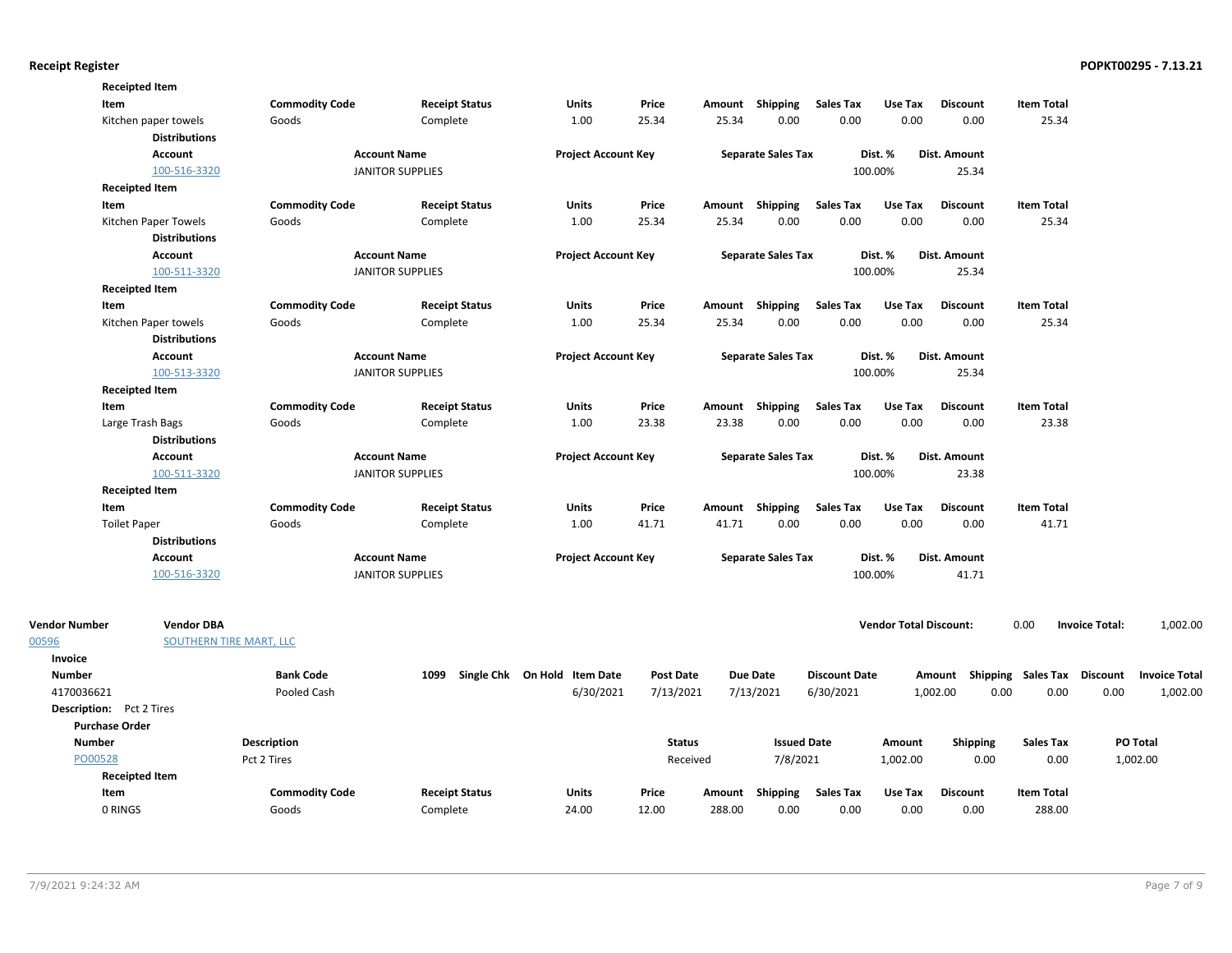|                                        | <b>Distributions</b><br>Account<br>220-622-4590    |                                | <b>Account Name</b><br><b>R&amp;M MACH. TIRES &amp; TUBES</b> | <b>Project Account Key</b> |                 |                  | <b>Separate Sales Tax</b> |                   | Dist. %<br>100.00% | Dist. Amount<br>288.00  |                             |                                |
|----------------------------------------|----------------------------------------------------|--------------------------------|---------------------------------------------------------------|----------------------------|-----------------|------------------|---------------------------|-------------------|--------------------|-------------------------|-----------------------------|--------------------------------|
|                                        | <b>Receipted Item</b><br>Item<br>11R24.5 FS561 16P | <b>Commodity Code</b><br>Goods | <b>Receipt Status</b><br>Complete                             | Units<br>2.00              | Price<br>357.00 | Amount<br>714.00 | Shipping<br>0.00          | Sales Tax<br>0.00 | Use Tax<br>0.00    | <b>Discount</b><br>0.00 | <b>Item Total</b><br>714.00 |                                |
|                                        | <b>Distributions</b><br>Account<br>220-622-4590    |                                | <b>Account Name</b><br><b>R&amp;M MACH. TIRES &amp; TUBES</b> | <b>Project Account Key</b> |                 |                  | <b>Separate Sales Tax</b> |                   | Dist. %<br>100.00% | Dist. Amount<br>714.00  |                             |                                |
| <b>Packet Totals</b><br>Vendors:<br>-8 | Invoices: 13                                       | <b>Purchase Orders: 13</b>     |                                                               | <b>Amount: 53,524.22</b>   |                 | Shipping: 0.00   |                           | Tax: 0.00         |                    | Discount: 0.00          |                             | <b>Total Amount: 53,524.22</b> |